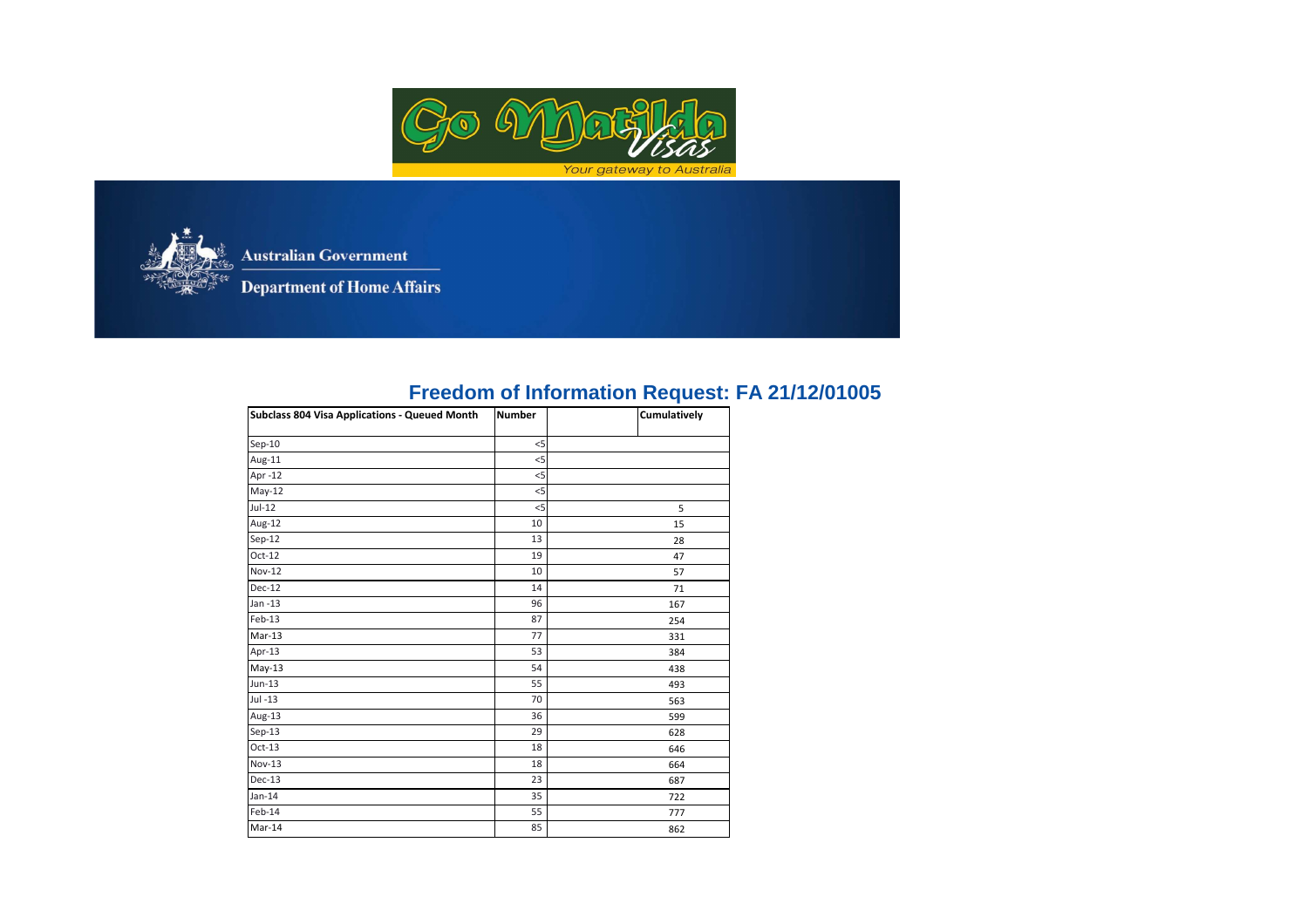| Apr-14        | 105            | 967   |
|---------------|----------------|-------|
| $May-14$      | 103            | 1,070 |
| Jun -14       | 168            | 1,238 |
| $Jul-14$      | 126            | 1,364 |
| Aug-14        | 57             | 1,421 |
| $Sep-14$      | 138            | 1,559 |
| $Oct-14$      | 171            | 1,730 |
| Nov-14        | 112            | 1,842 |
| Dec-14        | 123            | 1,965 |
| $Jan-15$      | 83             | 2,048 |
| Feb-15        | 123            | 2,171 |
| Mar-15        | 83             | 2,254 |
| Apr -15       | 90             | 2,344 |
| May-15        | 131            | 2,475 |
| Jun-15        | 177            | 2,652 |
| $Jul -15$     | 143            | 2,795 |
| Aug-15        | 91             | 2,886 |
| $Sep-15$      | 55             | 2,941 |
| $Oct-15$      | 69             | 3,010 |
| <b>Nov-15</b> | 68             | 3,078 |
| Dec-15        | 70             | 3,148 |
| $Jan-16$      | 75             | 3,223 |
| Feb-16        | 82             | 3,305 |
| Mar-16        | 89             | 3,394 |
| Apr-16        | 81             | 3,475 |
| May-16        | 100            | 3,575 |
| Jun -16       | 81             | 3,656 |
| $Jul-16$      | 60             | 3,716 |
| Aug -16       | 129            | 3,845 |
| $Sep-16$      | 133            | 3,978 |
| $Oct-16$      | 149            | 4,127 |
| <b>Nov-16</b> | 61             | 4,188 |
| Dec-16        | 24             | 4,212 |
| $Jan-17$      | 15             | 4,227 |
| Feb-17        | 6              | 4,233 |
| Mar-17        | $<$ 5          | 4,235 |
| Apr-17        | $<$ 5          | 4,237 |
| $May-17$      | 5              | 4,242 |
| Jun-17        | 6              | 4,248 |
| $Jul-17$      | $\overline{7}$ | 4,255 |
| Aug-17        | 9              | 4,264 |
| $Sep-17$      | $<$ 5          | 4,267 |
| Oct-17        | 5              | 4,270 |
| Nov-17        | $<$ 5          | 4,273 |
| Dec-17        | $\overline{a}$ | 4,273 |
| $Jan-18$      | $<$ 5          | 4,275 |
| Feb-18        | -              | 4,275 |
|               |                |       |